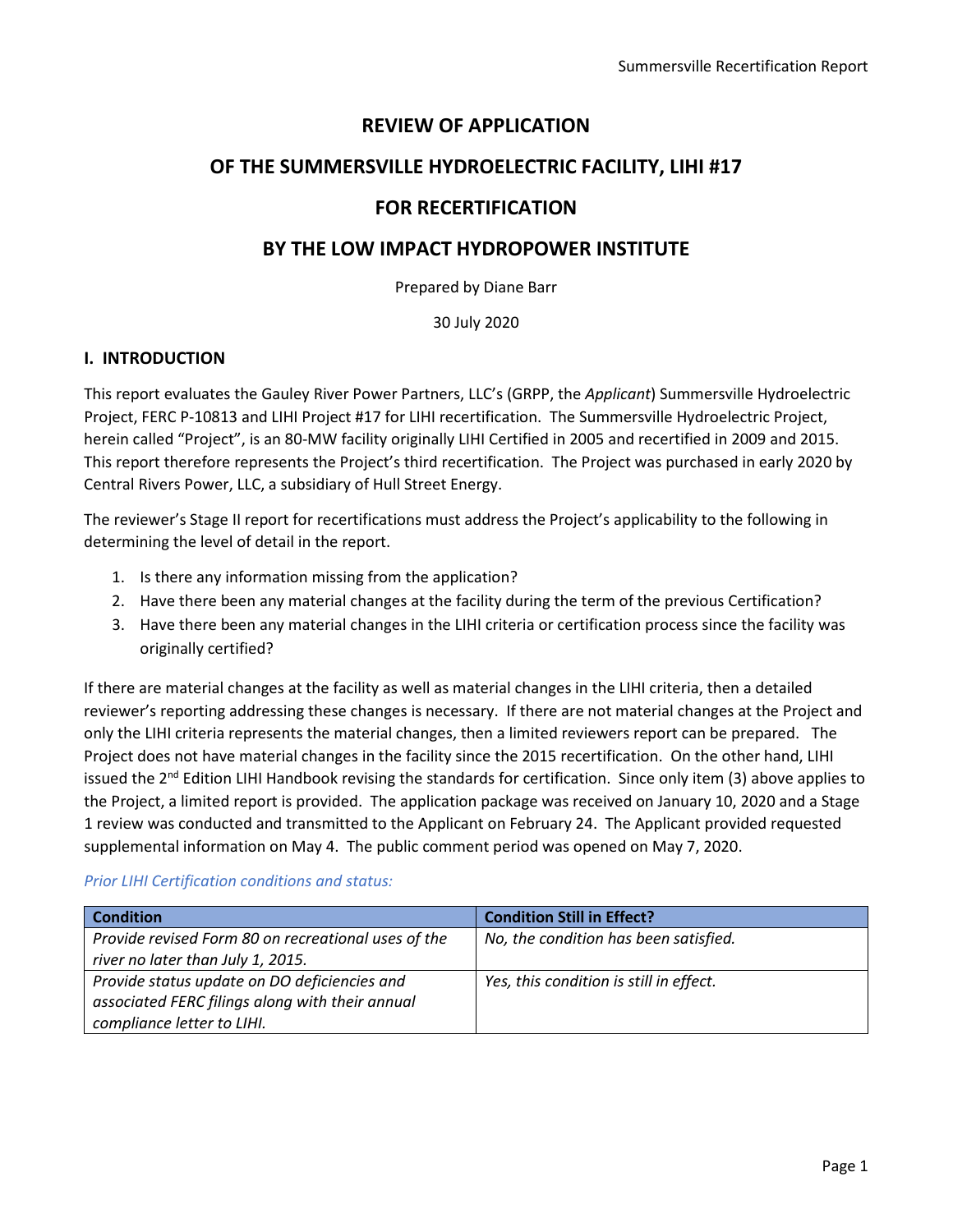# **II. PROJECT'S GEOGRAPHIC LOCATION**

The Project is located at a rock-filled U.S. Army Corps of Engineers (USACE) dam that forms Summersville Lake, located in Nicholas and Fayette Counties of West Virginia, about five miles south of the City of Summersville. Summersville Lake is part of the Gauley River system. The lake extends from Summersville dam to the upper boundary of the Gauley River National Recreation Area (GRNRA). The terrain is rugged and characterized by sharp ridges and narrow v-shaped valleys. The dam is located at River Mile 35.7, at Latitude 38.21917 and Longitude -80.890568. The Project is located on land owned by USACE.



*Figure 1 – Project Location*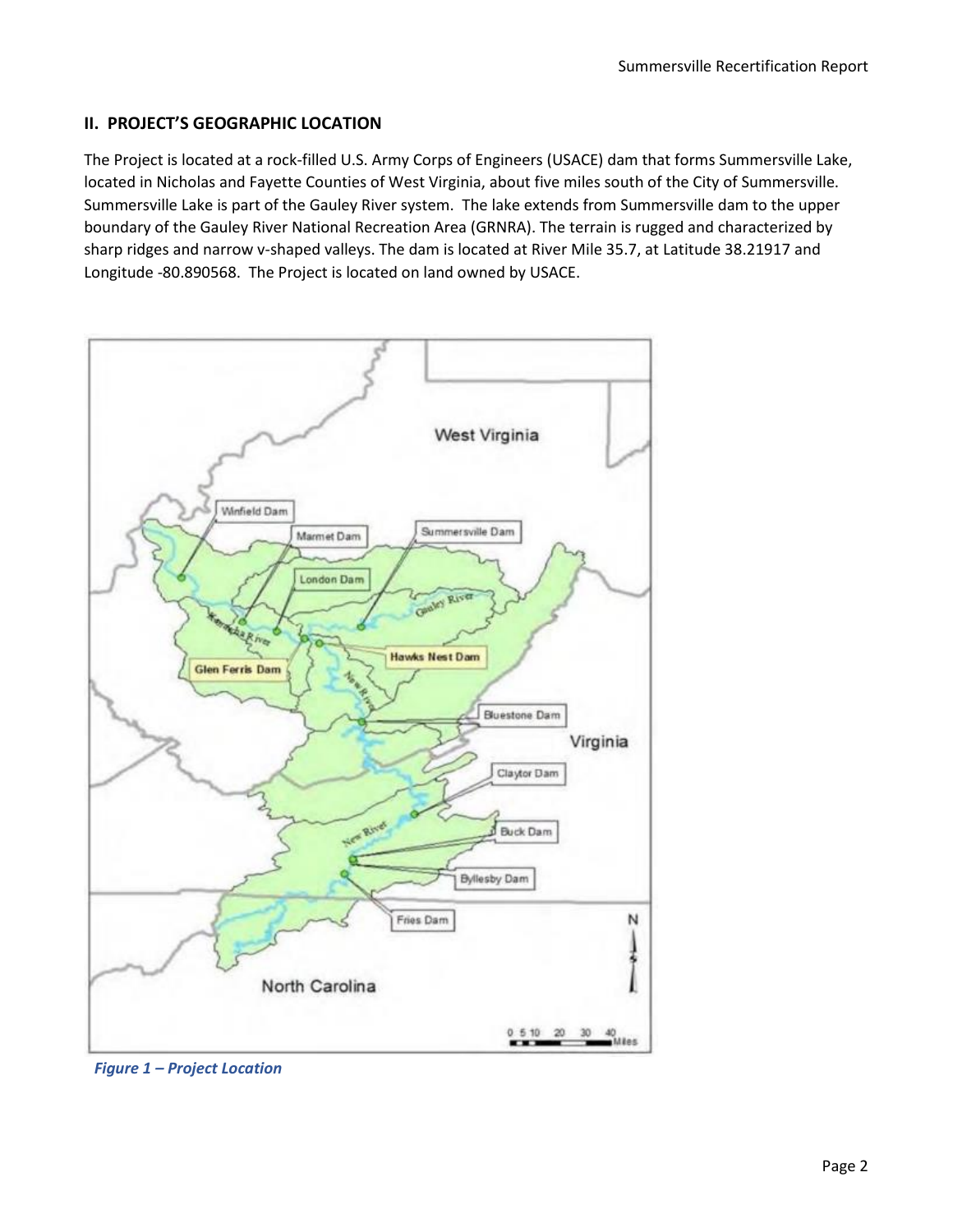## **III. PROJECT AND IMMEDIATE SITE CHARACTERISTICS**

Summersville dam was built on the Gauley River in 1966 in conjunction with two other dams at Bluestone Lake on the New River and Sutton Lake on the Elk River to control flood waters in those rivers as well as in the Kanawha River and the Ohio River. The dams operate as a system, controlling flow releases into the Ohio River. Summersville dam is an earthen structure 393 feet high and 2,280 feet long which impounds Summersville Lake, the largest lake in West Virginia, with over 60 miles of shoreline at its summer pool water elevation of 1,652 feet (NGVD29). The lake has a surface area that varies seasonally with a minimum (winter) pool of 4,280 acres and a seasonal (summer) pool targeted at 2,790 acres.

From its source in the Allegheny Mountains, the Gauley River flows westward approximately 98 miles to Belva, West Virginia, where it turns abruptly toward the south to its junction with the New River at Gauley Bridge, West Virginia. The confluence of the New and Gauley Rivers forms the Kanawha River, which then flows about 97 miles northwesterly to the Ohio River at Point Pleasant, West Virginia (Figure 1). Rapids, cataracts, and large boulders characterize the streambed. Sharp ridges, narrow divides and V-shaped valleys, and nearly vertical cliffs characterize the topography. Watershed area at Summersville dam is 803 square miles. There are no other dams on the Gauley River.

Summersville Lake is primarily managed for flood control by the USACE. In addition, it provides flow augmentation, and recreation. The Project's FERC License Articles 309 and 402 address this respectively. The City of Summersville and the USACE established the Hydro Operating Plan (HOP)[1](#page-2-0) on September 9, 2002 that stipulates the Project to operate in a run-of-release mode, with no ability to impound water and no discretion over flow releases, which are dictated by the USACE.

Project structures (Figures 2 and 3) include a powerhouse with two 40-MW hydroelectric turbine-generators for a total installed capacity of 80 MW, a substation, and a transmission line. The powerhouse and substation are located on the right riverbank, downstream of the dam. The transmission line extends across the downstream side of the dam. The Project's powerhouse connects to the USACE discharge tunnel via a penstock.

<span id="page-2-0"></span><sup>1</sup> <http://elibrary.ferc.gov/idmws/common/OpenNat.asp?fileID=9594236>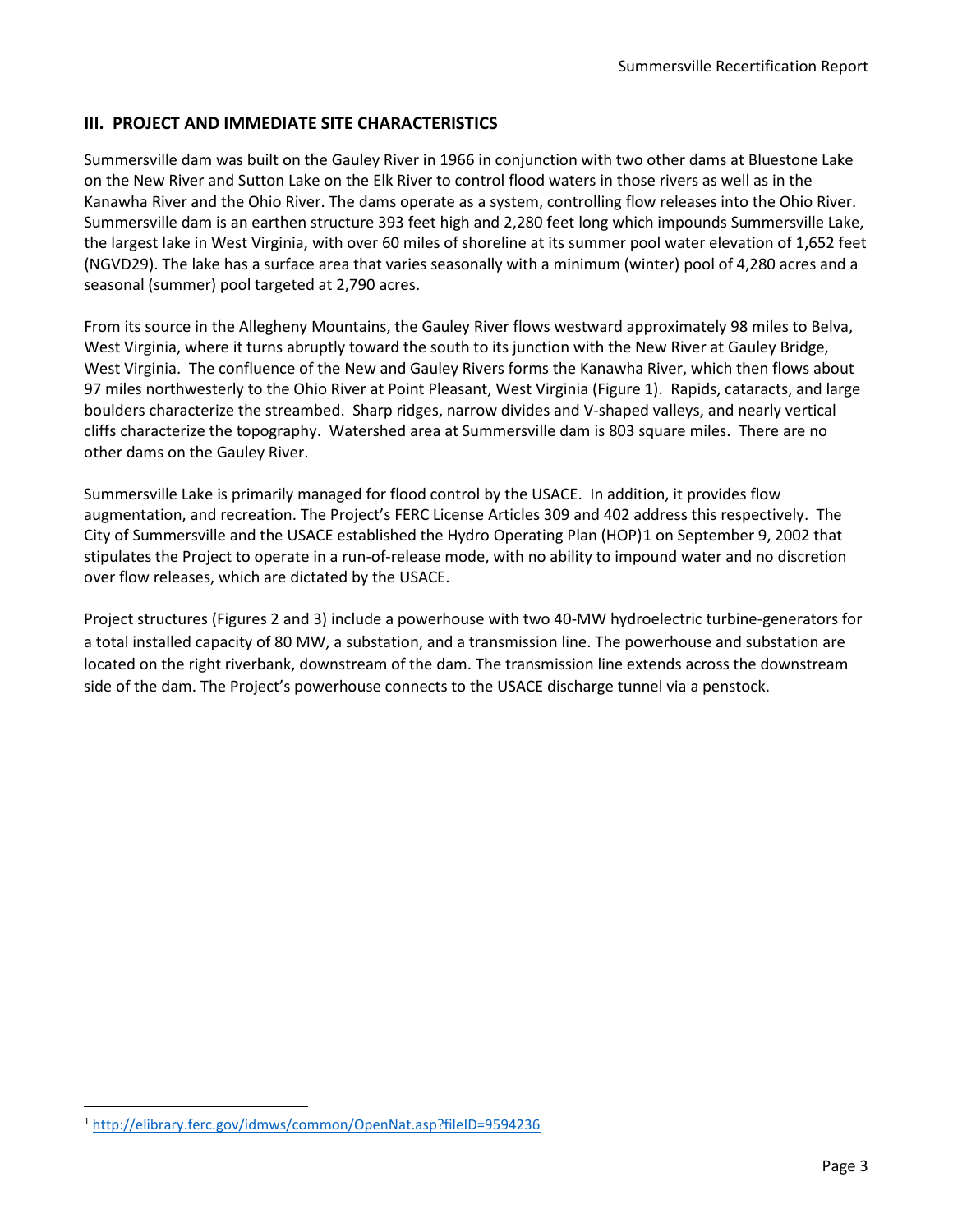

*Figure 2- GRRP and USACE Valve House*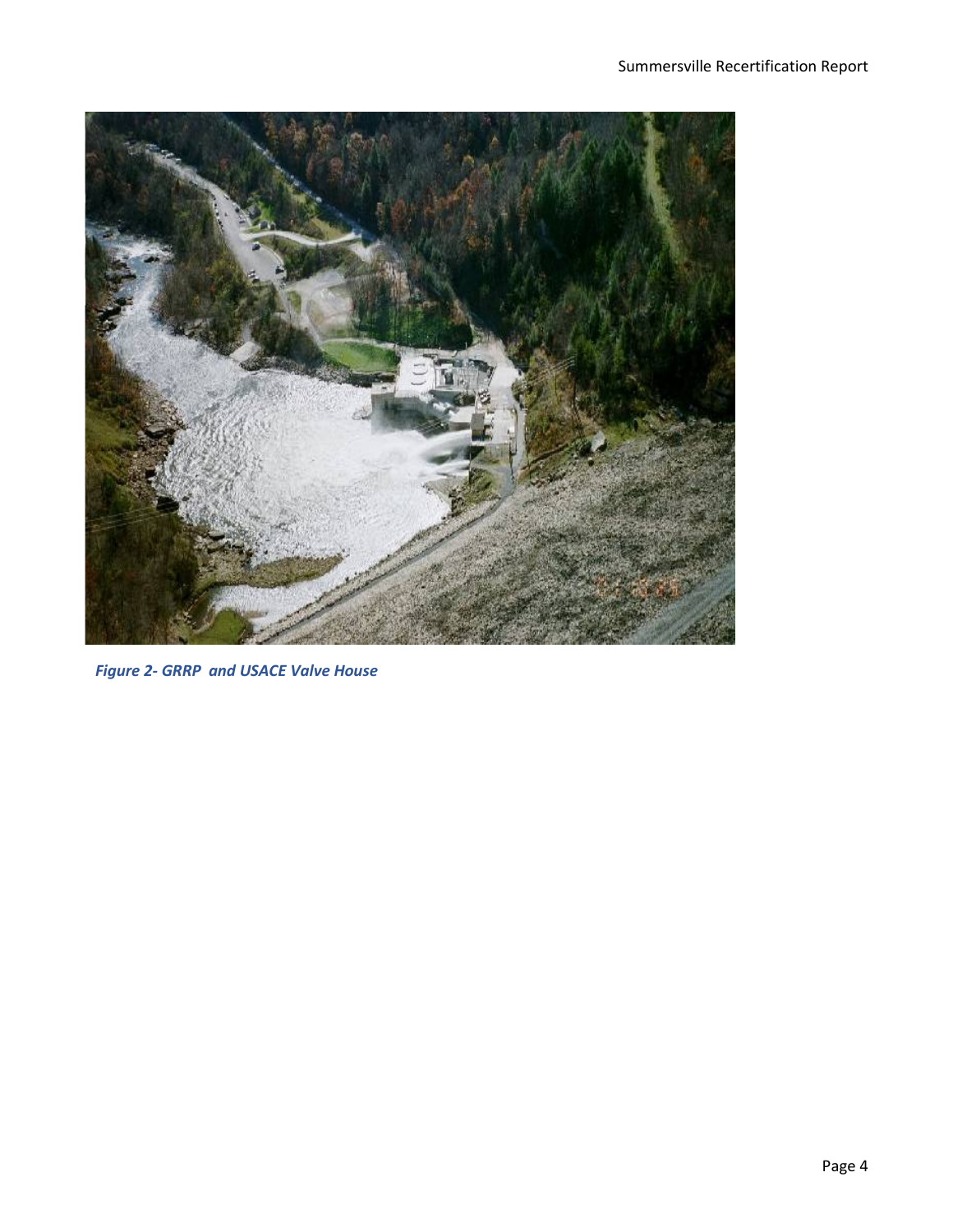

*Figure 3 – Project Structures*

# **IV. ZONES OF EFFECT**

The Project has only one zone of effect, the tailrace (Figure 4). The Project does not control the Summersville reservoir and there is no bypass reach. As the photo below shows, the tailrace is also significantly influenced by USACE operation of the Summersville reservoir.



*Figure 4 - Zone of Effect*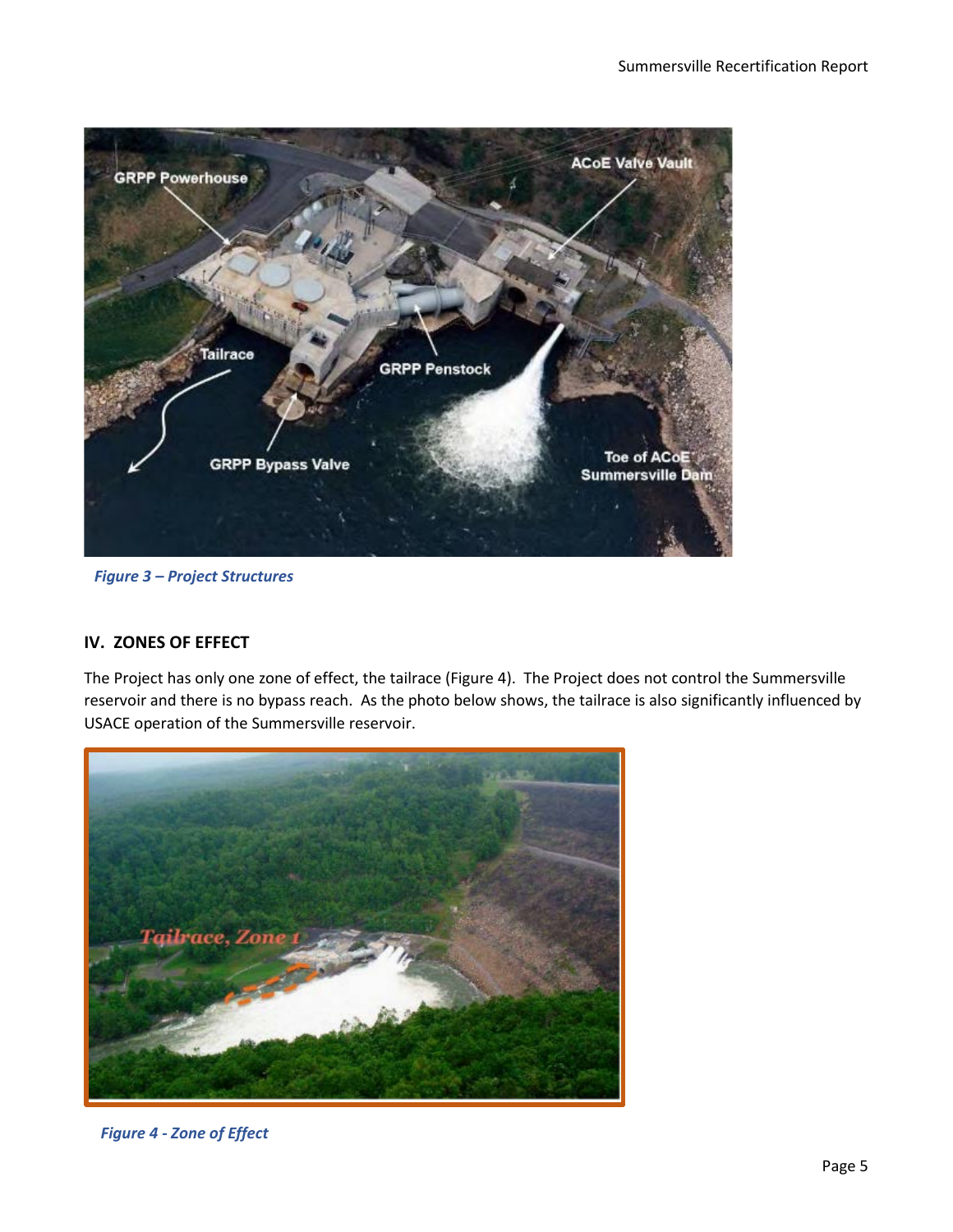|                                         |                                                   |   | <b>Alternative Standards</b> |   |   |             |  |  |
|-----------------------------------------|---------------------------------------------------|---|------------------------------|---|---|-------------|--|--|
|                                         | <b>Criterion</b>                                  | 1 | $\overline{2}$               | 3 | 4 | <b>Plus</b> |  |  |
| A                                       | <b>Ecological Flow Regimes</b>                    | X |                              |   |   |             |  |  |
| B                                       | <b>Water Quality</b>                              |   | Χ                            |   |   |             |  |  |
| $\mathsf C$                             | <b>Upstream Fish Passage</b>                      | X |                              |   |   |             |  |  |
| D                                       | Downstream Fish Passage                           | X |                              |   |   |             |  |  |
| E<br>Watershed and Shoreline Protection |                                                   | X |                              |   |   |             |  |  |
| F                                       | Threatened and Endangered Species Protection      |   |                              | X |   |             |  |  |
| G                                       | <b>Cultural and Historic Resources Protection</b> | X |                              |   |   |             |  |  |
| H                                       | <b>Recreational Resources</b>                     |   | X                            |   |   |             |  |  |

The Applicant selected the following standards for each criterion. The reviewer agrees with the selections.

# **V. REGULATORY AND COMPLIANCE STATUS**

The Federal Energy Regulatory Commission (FERC) issued a 50-year license to the City of Summersville which owned the Project on September 25, 1992 for the development and operation of the Project by Gauley River Power Partners (the LIHI Applicant and subsidiary of Hull Street Energy). On September 25, 1995, the City filed a license amendment for a more economical project that reduced the size of the powerhouse and associated equipment and modified the transmission route to transmit power to Appalachian Power Company for purchase (see Application Appendix 1.2). The amendment did not affect Project capacity. FERC subsequently issued a "Notice of Availability of Final Environmental Assessment" on October 17, 1996; an "Order Amending License, Revising Annual Charges, and Lifting Stay" on October, 18, 1996; an "Order Amending License" on November 5, 1999; and an "Order Approving As-Built Transmission Line Drawing Under Article 315" on October 17, 2001. Since 2001, required FERC inspections, monitoring and reporting has occurred. The Project was issued a Clean Water Act Water Quality Certificate (WQC) in 1991 which was amended in 1997. The FERC e-library research conducted for this review included routine filings for dam safety inspections, public safety plans, and dam safety and surveillance. The required 2019 Annual Dissolved Oxygen (DO) report was filed on December 4, 2019. Review of the report demonstrated that while there were instances of DO dropping below the required 7.00 mg/l, none of the instances exceeded the compliance eight-hour threshold prescribed in the WQC. If such occurs, the Commission and the WV Department of Natural Resources (WVDNR) are required to be notified.

# **VI. PUBLIC COMMENTS RECEIVED OR SOLICITED BY LIHI**

The reviewer reached out directly to Brian Bridgewater of the WV Department of Environmental Protection (WVDEP) via phone and email (on June 10, 2020) to establish their concurrence with the 1991 and amended 1997 WQC as meeting their continued interest in protecting the waters of the state. Mr. Bridgewater responded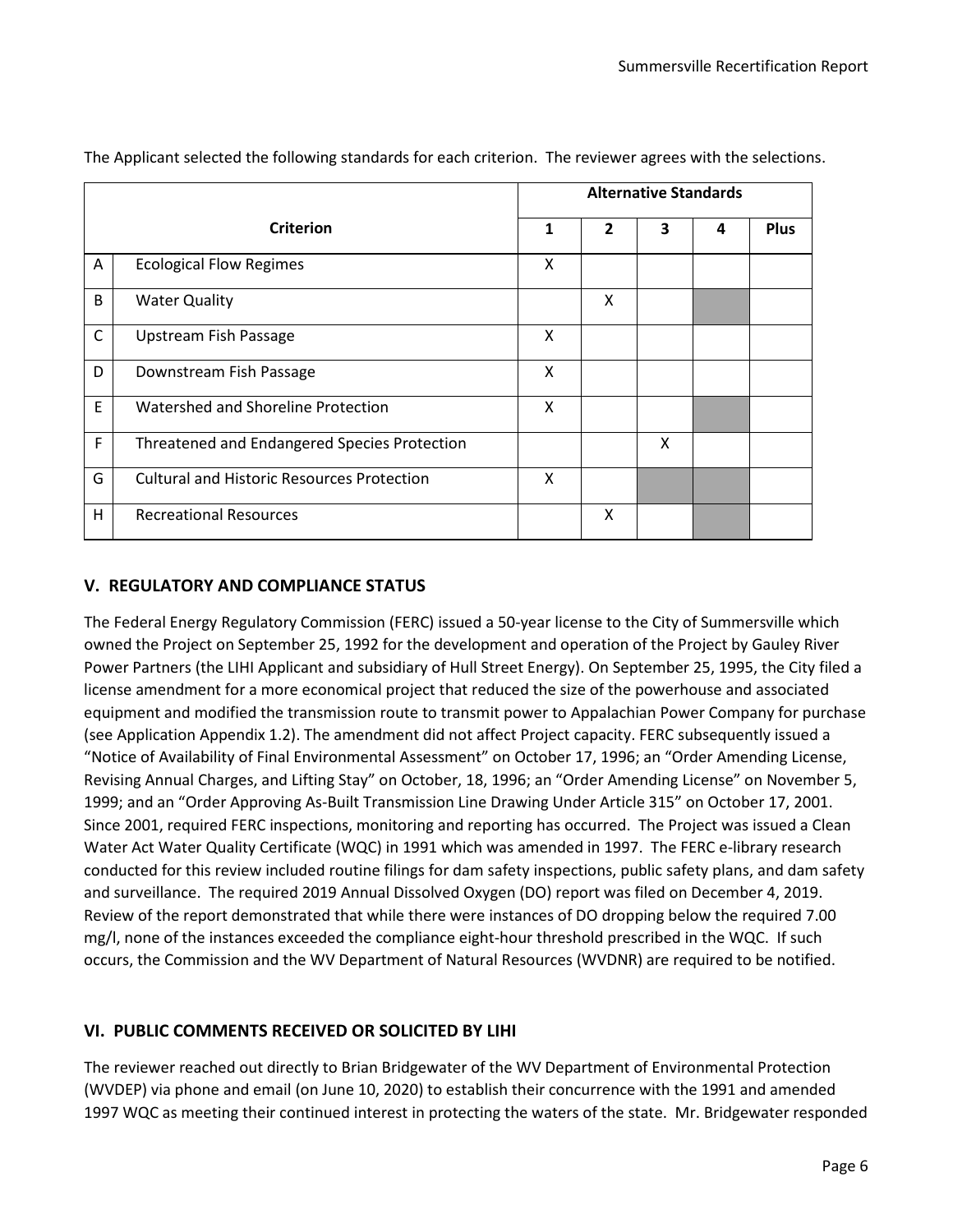via email on July 2<sup>nd</sup>, 2020 stating that the Summersville Hydro project still meets West Virginia water quality standards. Evidence of this correspondence in contained in Appendix A-Relevant Correspondence. No other public comments were received.

## **VII. DETAILED CRITERIA REVIEW**

#### **A. Ecological Flow Regimes**

Goal: The flow regimes in riverine reaches that are affected by the facility support habitat and other conditions suitable for healthy fish and wildlife resources.

The Applicant selected Standard A-1, Not Applicable / De Minimis Effect*.* There is no bypassed reach and the Project does not control inflow. Project operation is entirely dependent upon the USACE operation of the dam and the hydro project is in effect, run-of-release generating power only with the flows that the USACE releases. Hydroelectric project operations are coordinated with the USACE on a day-to-day and hour-by-hour basis. When water release rates are sufficient, the Project generates electricity.

All water (except for rare spillage flows during extreme floods) is released from Summersville Lake to the Gauley River through low-level outlets near the base of the dam. Releases are controlled through Howell-Bunger Valves (HBVs) that dissipate energy during the release. Changes in discharge rates are scheduled not to exceed 1,500 cubic feet per second (cfs) per hour or not to cause changes in downstream water surface elevations greater than 1 foot per hour. A minimum flow of 100 cfs is required to be discharged from the reservoir at all times. The USACE operates the dam and maintains the reservoir elevation under a Water Control Plan for Summersville Lake Project, the Kanawha River Basin, and the Ohio River Basin. The plan supports the multiple USACE project purposes - namely flood control, lake and downstream recreation, fish and wildlife conservation, water quality control and whitewater recreation. Key provisions of the plan include limits on discharge rates from the Lake to not exceed 1,500 cfs or water levels greater than 1 foot in the downstream reach, low flow augmentation in the downstream basin, minimum reservoir impoundment levels to support aquatic populations and provide adequate space for sediment storage, and the 100-cfs minimum flow to support aquatic habitat and species in the Gauley River below the dam.

The minimum flow was based on rule curves to ensure minimum releases for downstream fish habitat and maximum utilization of storage for pollution abatement in the downstream Kanawha River, by increasing dissolved oxygen and reducing water temperature if needed. During April and May, an outflow of 200 cfs is maintained below Summersville Lake, subject to flood control and reservoir filling requirements. During the spring filling period, if the rate of rise in the reservoir falls below the ability to release 200 cfs, an outflow of 150 cfs is maintained. If the rate of rise falls below the ability to release 150 cfs, a minimum outflow of 100 cfs is maintained. The seasonal storage at Summersville and Sutton lakes is utilized to maintain a minimum flow of 3,540 cfs in the Kanawha River from June through September, and 2,670 cfs during October.

The hydro operation is guided by an operating plan and a Memorandum of Agreement with USACE that are reviewed periodically. Over time the plan has been refined to operate at water flows between 600 and 4,300 cfs. Flows within this range are released through one or both of the turbines. Flows below 600 cfs are controlled by USACE and released through one or more of the HBVs, as are flows in excess of the 4,300 cfs combined maximum hydraulic capacity of turbine flows. For hydro operation, flows are diverted from the HBVs to the turbines whose operating mechanisms are controlled automatically, with operations monitored remotely. These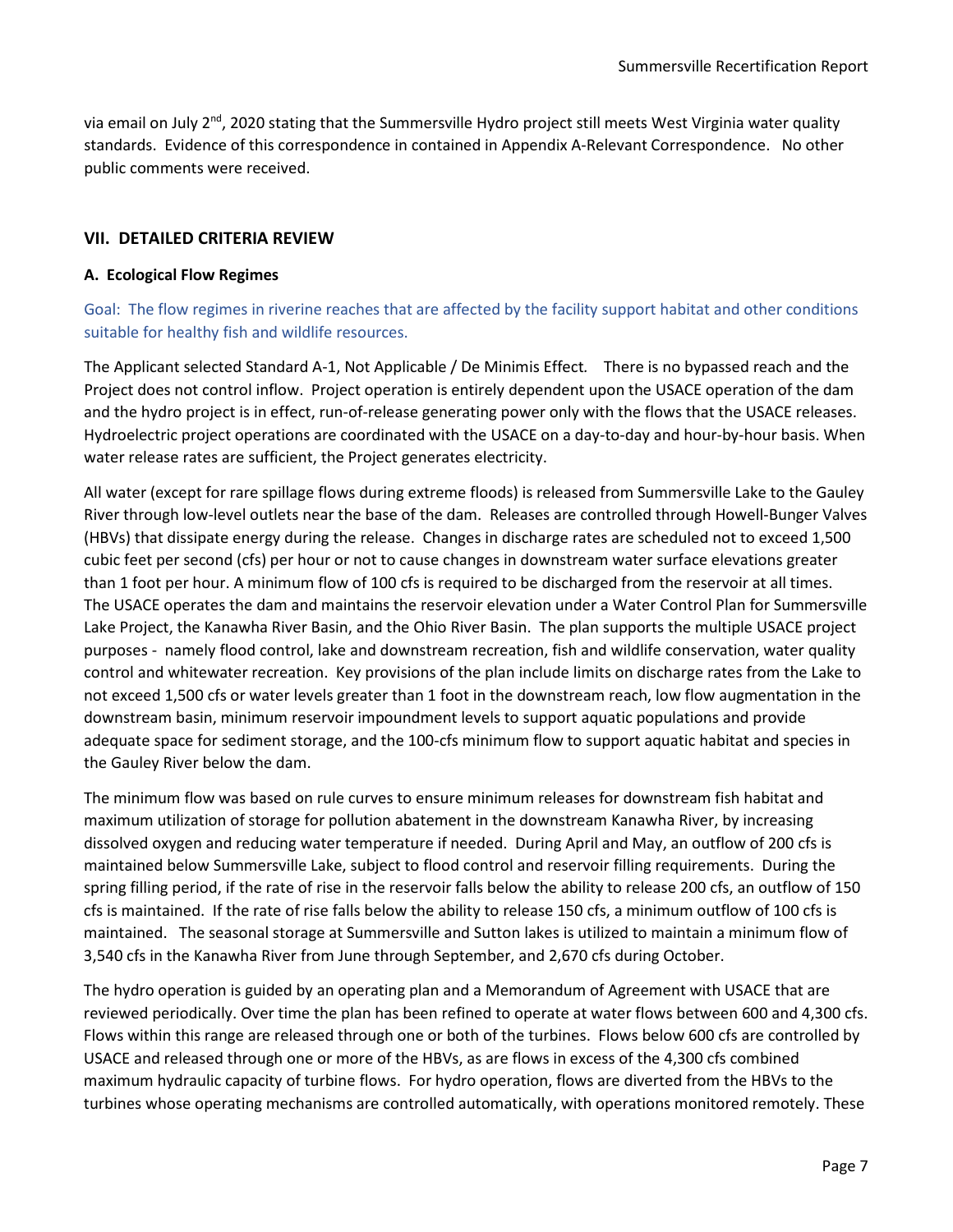controls ensure that minimum flows in the river are automatically maintained in the event of an unscheduled turbine shut down. The USACE operational control of the dam and the flows released from the dam are not altered or adversely impacted by operation of the hydroelectric Project.

**Based on the review of the application and supporting documentation, the Project continues to satisfy the Ecological Flow Regime criterion.** 

# **B. Water Quality**

Goal: Water quality is protected in waterbodies directly affected by the facility, including downstream reaches, bypassed reaches, and impoundments above dams and diversions.

The Applicant selected Standard B-2, Agency Recommendation, although Standard B-3, Site-Specific Studies is also appropriate. The Applicant provided the most recent WQC, amended in 1997. Since it is over 10 years old the Applicant contacted the WVDEP on December 27, 2019 for concurrence that the existing WQC still addresses the Department's requirements. The WVDEP did not respond to the Applicant's inquiry. The reviewer reached out to WVDEP on June 10, 2020. WVDEP responded on July 2, 2020 stating that the Summersville Project's existing certification still meets the requirements under West Virginia's water quality standards. See Appendix A-Relevant Correspondence.

The Project operates under an approved Dissolved Oxygen (DO) monitoring plan under FERC license Article 404 and the WQC. The powerhouse is equipped with devices capable of automatically monitoring and recording DO and water temperature. The devices monitor the water quality prior to being discharged though the turbines, and in the river at the Gauley River Gage Station downstream of the dam. In accordance with the WQC and Article 404, GRPP provides means to enhance the DO of the powerhouse discharge to meet water quality requirements in the months of June through October. The Project's turbines are designed to aspirate or allow oxygen injection to enhance DO levels if needed. The aspiration and oxygen injection systems are manually regulated by the powerhouse operator, based on the level of flow being discharged and the water quality data from the DO monitoring equipment.

The Gauley River is a High Quality Stream within the Gauley River National Recreation Area boundary and the state designates it for water quality purposes as a National Resource Water – which means that the Gauley River is subject to the state's anti-degradation policy. The river in the vicinity of the Project is listed as impaired for pH and acid deposition and is subject to a TMDL for those constituents.<sup>[2](#page-7-0)</sup> The Project does not contribute to or exacerbate these impairments.

The 1999 License Amendment, Article 404, required the licensee to submit an annual report on DO monitoring and mitigation and to identify any potential impacts to water quality and aquatic habitat due to low dissolved oxygen concentrations from Project operation. GRPP has provided copies of these annual filings to LIHI to certify compliance with certificate conditions for the current LIHI certificate term.

The Applicant filed with FERC their most recent DO annual report in December 2019. In review of the report, and prior year reports submitted to LIHI with annual compliance statements, there were occasional incidences of the recorded DO dropping below the required 7 mg/l minimum for short periods; however, there were no periods of low DO for 8 hours or more while the Project was operating that would trigger reporting to the state

2

<span id="page-7-0"></span>[https://dep.wv.gov/WWE/watershed/TMDL/grpc/Documents/Gauley%202008/\\_Gauley\\_Final\\_TMDL\\_Report\\_03\\_27\\_08.pd](https://dep.wv.gov/WWE/watershed/TMDL/grpc/Documents/Gauley%202008/_Gauley_Final_TMDL_Report_03_27_08.pdf) [f](https://dep.wv.gov/WWE/watershed/TMDL/grpc/Documents/Gauley%202008/_Gauley_Final_TMDL_Report_03_27_08.pdf)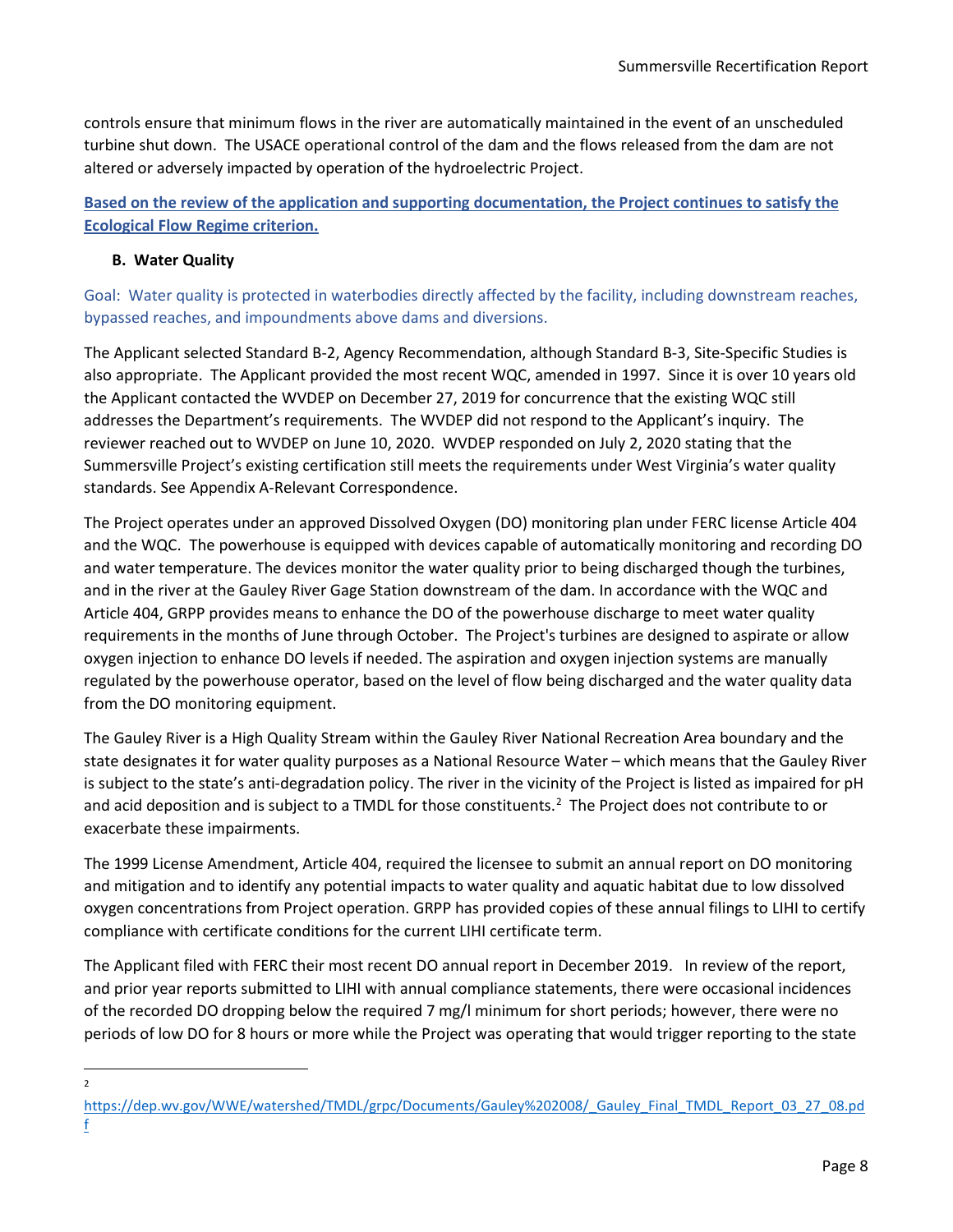and FERC. During all of these incidents the facility altered its operation to offset the DO in accordance with the monitoring plan. The FERC record did not contain any other exceedance reporting or required notifications to the state. The application provided support that the Project has remained in compliance with DO requirements under the license and WQC.

**Based on the review of the application and supporting documentation, the Project continues to satisfy the Water Quality criterion and improves water quality from pre-hydro conditions. The reviewer also recommends removing the previous condition for DO reporting as the Applicant through their operations plan, is required to adjust operations to remain within DO limits. The Applicant has demonstrated their capacity to meet this requirement and is further required to file both noncompliance events and annual reports with FERC and the state. The LIHI annual compliance report requires the Applicant to indicate if there were any compliance events, therefore a stand-alone condition is not necessary.** 

## **C. Upstream Fish Passage**

Goal: The facility allows for the safe, timely, and effective upstream passage of migratory fish. This criterion is intended to ensure that migratory species can successfully complete their life cycles and maintain healthy populations in areas affected by the facility.

The Applicant selected Standard 1, Not Applicable/ De Minimis Effect. To date, no fish passage prescriptions have been required and there are no known anadromous fish in the Project vicinity. The 1996 FERC Final Environmental Assessment (FEA) noted the presence of American eel in the Gauley River. As stated by the WVDNR in 2005 during consultation for the initial LIHI application<sup>[3](#page-8-0)</sup>, the Gauley River is within the historic range of the American eel, but passage was blocked around the turn of the last century by construction of navigation dams on the Mississippi and Ohio Rivers in the early 1900's that were constructed much earlier than this Project.

**Based on the review of the application and supporting documentation, the Project continues to satisfy the Upstream Passage criterion.** 

## **D. Downstream Fish Passage**

Goal: The facility allows for the safe, timely, and effective downstream passage of migratory fish. For riverine (resident) fish, the facility minimizes loss of fish from reservoirs and upstream river reaches affected by facility operations. All migratory species can successfully complete their life cycles and to maintain healthy populations in the areas affected by the facility.

The Applicant selected Standard 1, Not Applicable/ De Minimis Effect. Per the application, the reservoir's fishery is diverse due to WVDNR stocking efforts, but the overall population size is small. The Gauley River supports a diversity of warm water and cool water fish species including in Summersville Reservoir: largemouth bass, smallmouth bass, channel catfish, flathead catfish, black crappie, walleye, rainbow trout, bluegill and yellow perch. [4](#page-8-1) These species do not require passage to complete their life cycles.

Releases from the lower levels of the lake provide for continuous cold-to-cool water temperatures that enable the establishment of a year-round cold water fishery for trout and walleye from the dam to the confluence with the Meadow River approximately 5 miles downstream. Through stocking, the WVDNR has established a put-andtake trout fishery downstream of the dam in the Gauley River.

<span id="page-8-0"></span><sup>3</sup> [https://lowimpacthydro.org/assets/files/lihi-cert-app-files/LIHICertificationReportSummersville\(Final\)011805.pdf](https://lowimpacthydro.org/assets/files/lihi-cert-app-files/LIHICertificationReportSummersville(Final)011805.pdf)

<span id="page-8-1"></span><sup>4</sup> <https://www.aa-fishing.com/wv/wv-fishing-lake-summersville.html>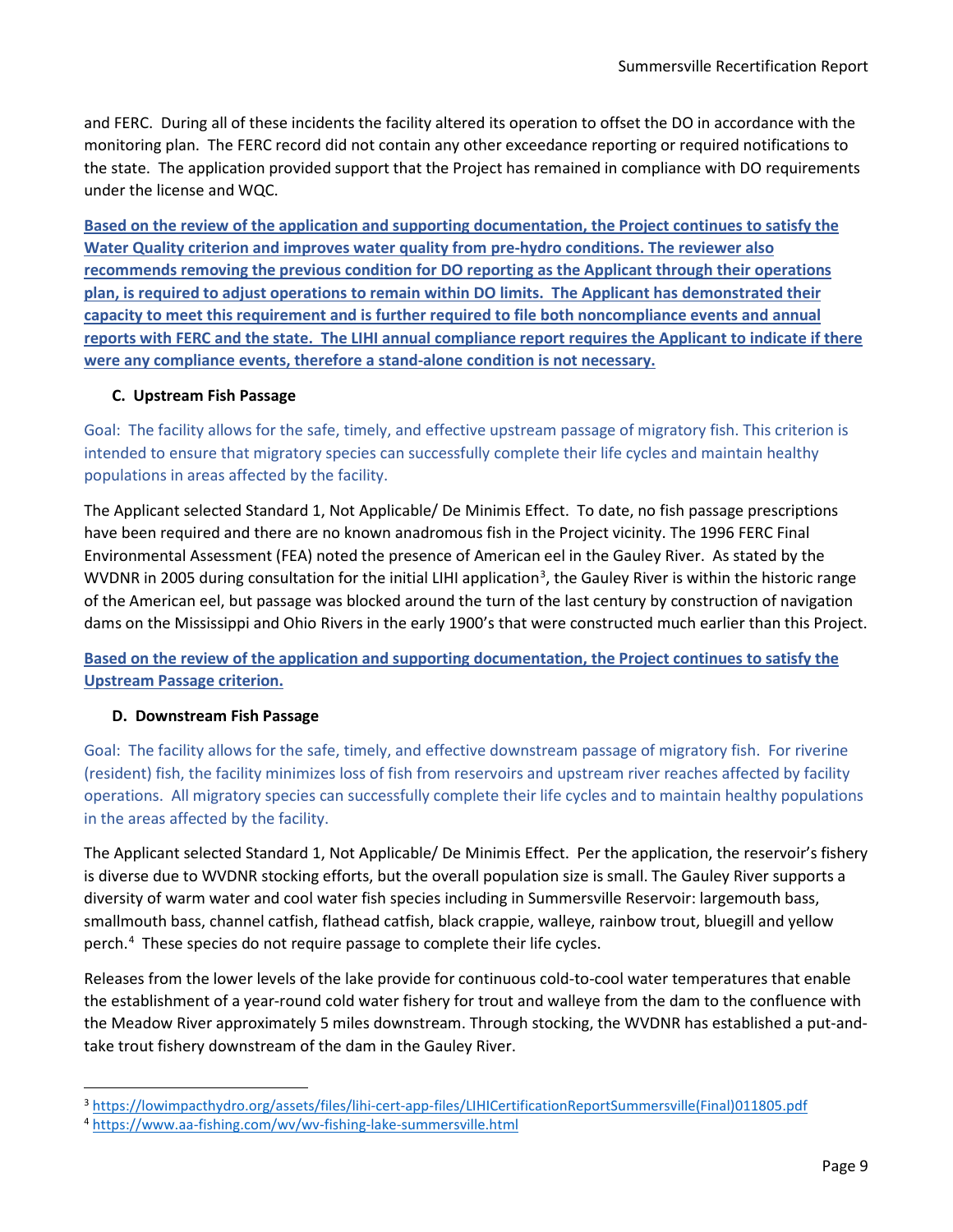The FERC FEA noted that without the hydro project, USACE's Howell-Bunger valves result in 100% mortality of fish (due to pressure differences and mechanical passage constraints) but with the hydro project mortality would be less, although not quantified. The WQC noted that the potential for fish mortality due to entrainment was a concern but agreed that mortality would decrease with installation of the hydro project. Neither agency required entrainment studies at the time of licensing, so it appears that the concerns were not substantial enough to warrant a specific agency recommendation.

**Based on the review of the application and supporting documentation, the Project continues to satisfy the Downstream Passage criterion.** 

## **E. Shoreline and Watershed Protection**

Goal: The facility has demonstrated that sufficient action has been taken to protect, mitigate or enhance the condition of soils, vegetation and ecosystem functions on shoreline and watershed lands associated with the facility.

The Applicant selected Standard 1, Not Applicable/ De Minimis Effect. The Applicant stated that the USACE owns and manages the Project's shoreline and adjacent lands separately from the Project. There are 60 miles of shoreline around Summersville Lake, some consisting of vertical rocky cliffs (Figure 5). USACE manages lands around the lake under a Master Plan (currently being updated). The immediate shoreline is subject to the water control plan that manages reservoir elevations in the summer for recreation, and in the spring for fish spawning by adjusting the relationship between reservoir elevation and discharge flows, subject to required storage capacity needs and constraints.

WVDNR manages nearly 5,390 acres of the 9,346 acres of USACE lands within the Summersville Lake Wildlife Management Area. The state also operates Carnifex Ferry Battleground State Park downstream of the Lake that overlooks the river from the top of cliffs.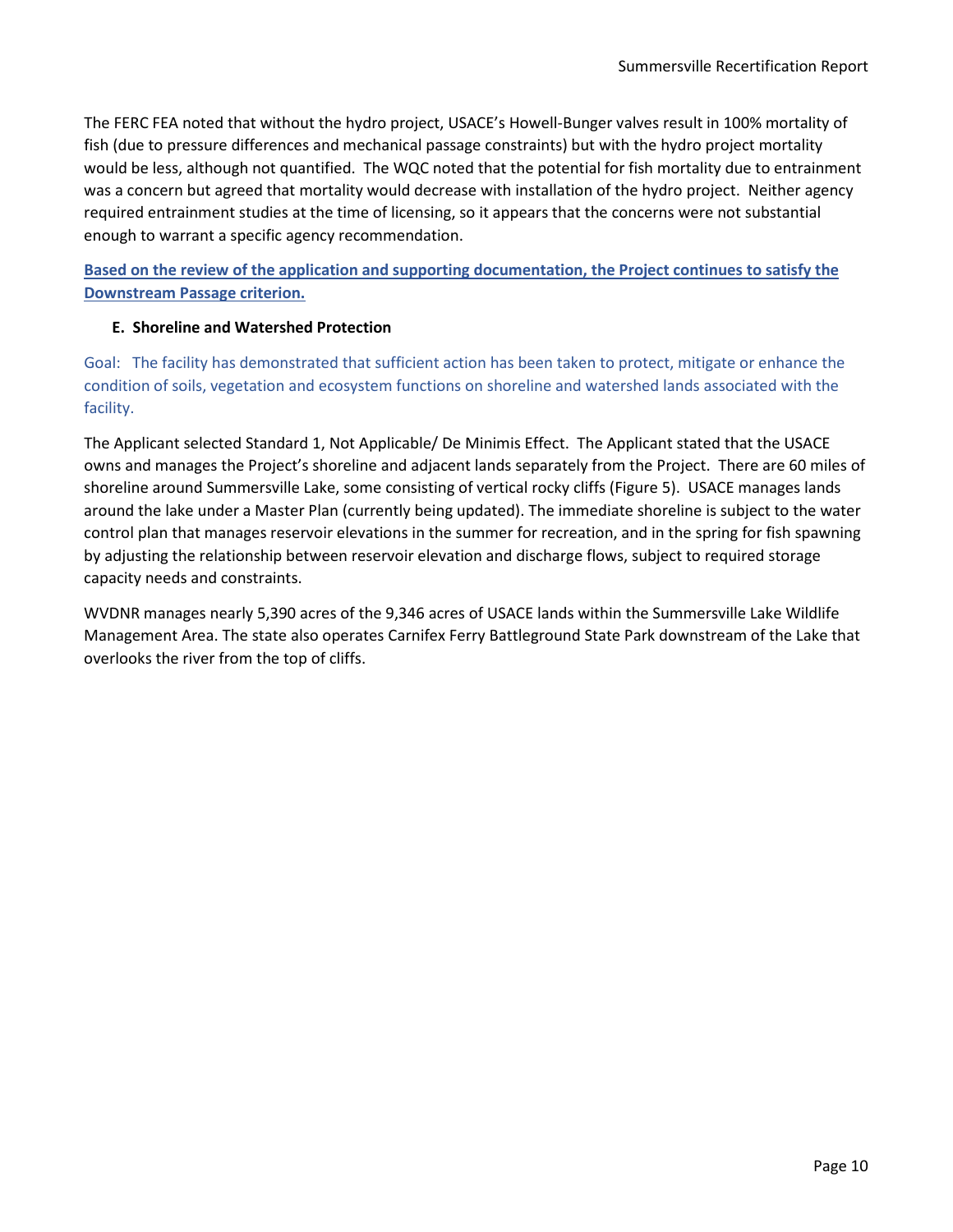

*Figure 5 - Summersville Lake (source: Wikipedia)*

Project lands are very limited and include only about two acres immediately surrounding Project facilities. Resource agencies have not issued any recommendations, nor required the Project to prepare any Shoreline Management Plans specific to the tailrace zone of effect. The Applicant demonstrated watershed protection through their FERC license commitments. These included watershed protection related primarily to implementing a sedimentation and erosion control plan prior to construction and locating the transmission line so that it would span identified wetlands and avoid wetland habitat. Visual impacts of the transmission corridor were reduced by using wood poles that tend to blend more with the surrounding forest and narrowing the cleared corridor through sensitive areas. Neither FERC nor the resource agencies have required additional watershed protection measures.

**Based on the review of the application and supporting documentation, the Project continues to satisfy the Shoreline Projection criterion.** 

## **F. Threatened and Endangered Species Protection**

# Goal: The facility does not negatively impact federal or state listed species.

The Applicant selected Standard 3, Recovery Planning and Action. The Applicant reported on the Virginia spiraea, a federally listed threatened plant species. It is found below the dam along the Gauley River in the vicinity of the transmission line corridor and downstream along the reach of the Meadow River. The US Fish and Wildlife Service (USFWS) developed a recovery plan for Virginia spiraea in 1992. The Applicant created an avoidance plan that USFWS approved in August of 1995. Furthermore, FERC granted relief in 1998 from the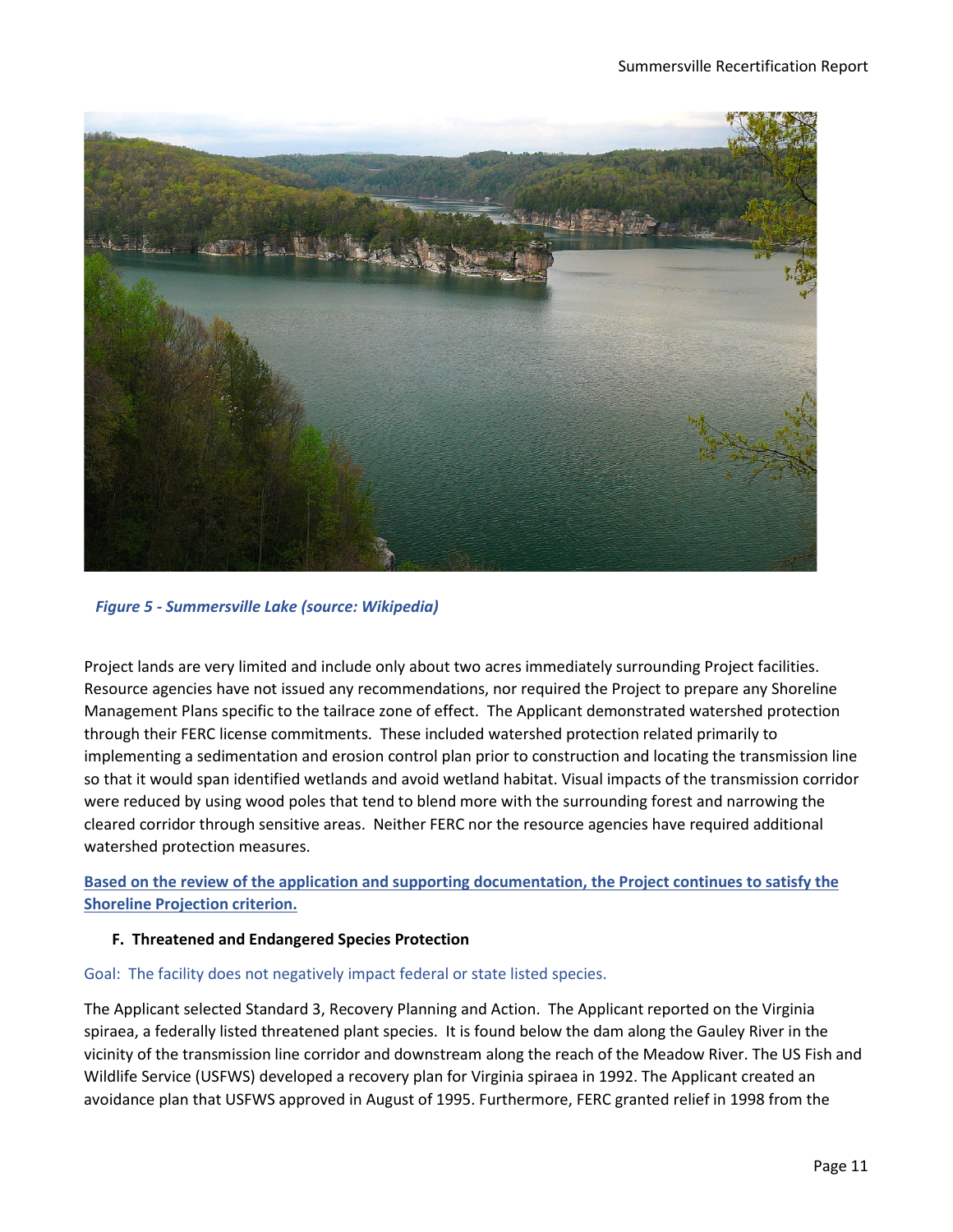requirements of License Article 407 which required monitoring of endangered species vegetation.<sup>[5](#page-11-0)</sup> Construction of the transmission line avoided populations of Virginia spiraea. Additionally, no incidental take permits have been required.

LIHI staff conducted a USFWS IPaC online data check on June 18, 2020 to confirm species that might be present. The report lists the following species:

- Indiana bat, endangered with critical habitat outside of the Project area
- Virginia big-eared bat, endangered with critical habitat outside of the Project area
- Northern long-eared bat, threatened with no critical habitat
- Candy darter, endangered fish with critical habitat in the tailwaters of the dam where they are abundant. This is the only candy darter population remaining in the Lower Gauley watershed.<sup>[6](#page-11-1)</sup>
- Five species of freshwater mussels, all endangered with no critical habitats

West Virginia does not have a state list of threatened and endangered species. The federally-listed species are unlikely to be impacted by the Project or its operations. Since USACE controls virtually all of the land, the bat species and Virginia spiraea could be impacted by USACE operations or maintenance; however, not by Project operations. Similarly, the fish and mussel species would not be impacted by the Project since USACE controls all water flows from the dam and into the downstream reach.

**Based on the review of the application and supporting documentation, the Project continues to satisfy the Threatened and Endangered Species criterion.** 

## **G. Cultural and Historic Resource Protection**

Goal: The facility does not unnecessarily impact cultural or historic resources that are associated with the facility's lands and waters, including resources important to local indigenous populations, such as Native Americans.

The Applicant selected Standard 1 Not Applicable/ De Minimis Effect. The Applicant stated that the FERC FEA concluded that there are no known historic or archeological sites within the amended Project boundaries including the transmission line corridor. The corridor had been surveyed for cultural and historic resources prior to construction. The FEA referenced a 1996 letter from the West Virginia Division of Culture and History (the SHPO) confirming "no effect" from the transmission line. USACE manages their lands in accordance with the facility's Master Plan that includes consideration of cultural and historic resources. There are no structures listed on the National Register of Historic Places although the dam is now old enough to be considered for listing if considered a significant resource. There is no information on archaeological resources although the former village of Gad was flooded to create the reservoir with reports of submerged remnants of the village still remaining.

License Article 408 requires the licensee to consult with the SHPO before any land clearing or land disturbing activities, or if previously unidentified archaeological or historic resources are discovered in the future. No new issues have been raised by agencies with regard to cultural or historic resources since the previous certification per the FERC e-library research.

<span id="page-11-0"></span><sup>5</sup> <https://elibrary.ferc.gov/idmws/common/opennat.asp?fileID=10808883>

<span id="page-11-1"></span><sup>6</sup> <https://www.govinfo.gov/content/pkg/FR-2018-11-21/pdf/2018-25315.pdf>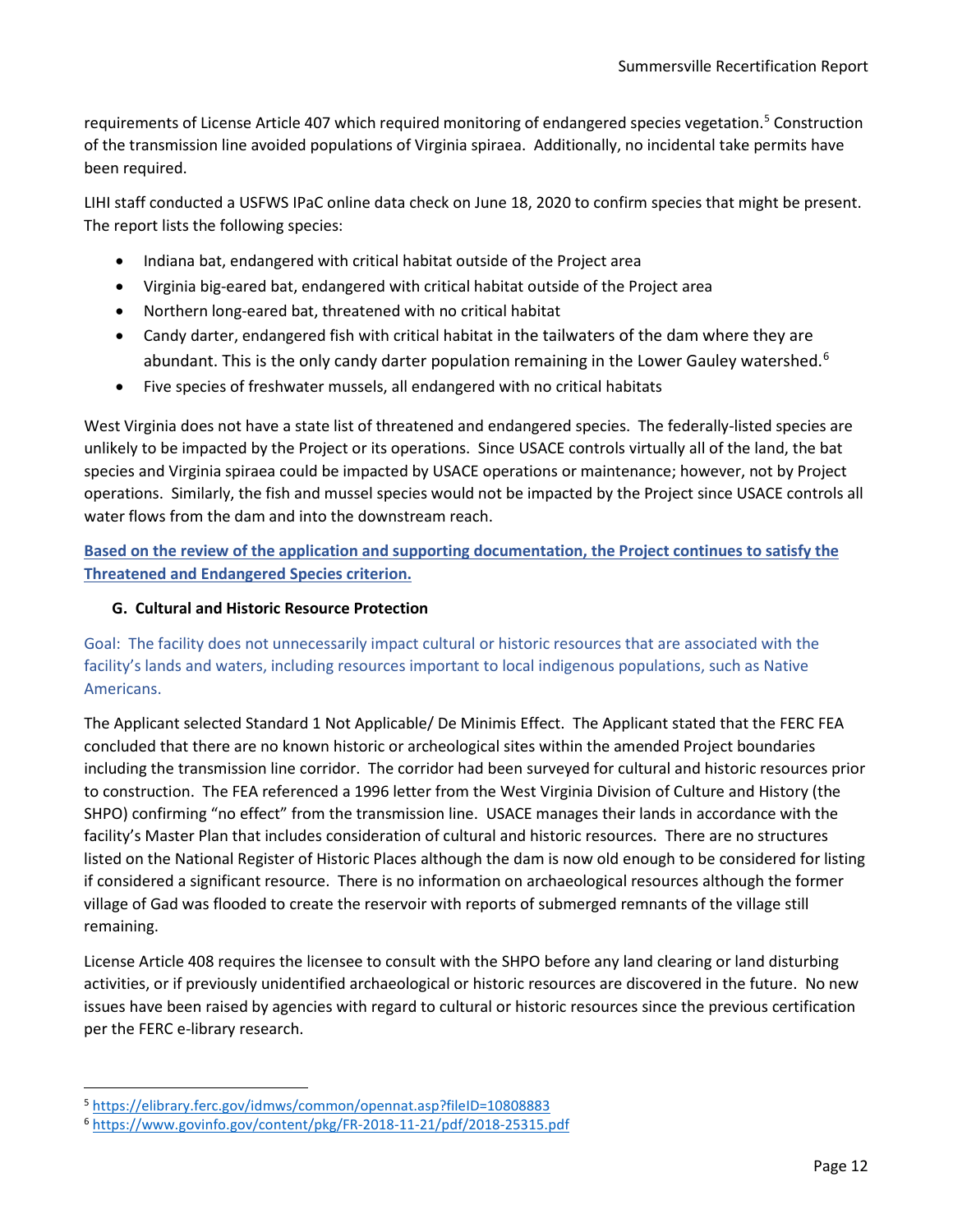**Based on the review of the application and supporting documentation, the Project continues to satisfy the Cultural and Historic Resources criterion.** 

## **H. Recreational Resources**

Goal: The facility accommodates recreation activities on lands and waters controlled by the facility and provides recreational access to its associated lands and waters without fee or charge.

The Applicant selected Standard 2, Agency Recommendation. The Applicant referenced FERC License Article 410 and 411 requirements and the Project's compliance with them. License Article 410 required the licensee to implement the recreation measures contained in a Memorandum of Understanding (MOU) executed among the National Park Service (NPS), the Town (now City) of Summersville, and the Applicant's predecessor. The MOU covers implementation by GRPP of a Mitigation, Compensation and Enhancement Plan. The MOU was dated July 27, 1991 and filed with the Commission on August 9, 1991. The MOU was amended in 1998 and another amendment has been pending for over a year, which would require fish and wildlife mitigation in the form of funding to the state for fish and wildlife activities in the Project vicinity.

A supplemental recreation plan filed on November 18, 1999, pursuant to Article 410, was approved by FERC. License Article 411 required that a plan for monitoring recreation use post-construction be developed in consultation with the USACE, and the NPS as the administrator of the Gauley River National Recreation Area<sup>7</sup> which extends from just below the dam about 25 miles downstream. Recreation area users were surveyed from 2001-2004 and were generally satisfied with the Project recreation facilities. The WQC required GRPP to construct or improve access roads and paths, create low water stepping stone bridges, install fish attraction structures, and create a boat launch facility in Summersville Lake.

The MOU required GRPP to install a new whitewater raft launching facility downstream of the dam, install an off-site handicap fishing platform and upgrade the access trail to the existing kayak launching area. GRPP also installed a new restroom and changing facility, picnic tables, and interpretive and informational signs.

The required facilities were constructed in accordance with the license, WQC and MOU. FERC conducted the last environmental inspection in 2006 which documented compliance with recreational requirements.<sup>[8](#page-12-1)</sup>

At Summersville Lake, USACE maintains a large campground, a marina, three boat ramps and two winter boat launches, picnic shelters, a swimming area, hiking trails<sup>[9](#page-12-2)</sup>, and fishing access in the lake and tailwaters. Hunting, rock climbing, and scuba diving also occur. USACE reports lake levels and flow conditions online.<sup>10</sup> USACE is also required to provide 20 days of whitewater rafting flows in the fall, in five four-day periods. American Whitewater organizes an annual "Gauley Fest", reportedly the world's largest paddling festival, held there every September. It attracts thousands of paddlers from across the country and is the largest fundraiser for American Whitewater.<sup>11</sup>

**Based on the review of the application and supporting documentation, the Project continues to satisfy the Recreational Resources criterion.** 

<span id="page-12-0"></span><sup>7</sup> <https://www.nps.gov/gari/index.htm>

<span id="page-12-1"></span><sup>8</sup> <https://elibrary.ferc.gov/idmws/common/opennat.asp?fileID=11208781>

<span id="page-12-2"></span><sup>9</sup> <https://www.lrh.usace.army.mil/Portals/38/docs/recreation/Summersville%20Trail%20Map.pdf>

<span id="page-12-3"></span><sup>10</sup> <http://www.lrh-wc.usace.army.mil/wm/?basin/kan/sug>

<span id="page-12-4"></span><sup>11</sup> <https://www.timesfreepress.com/news/getout/departments/story/2019/sep/01/gauley-fest-101/502286/>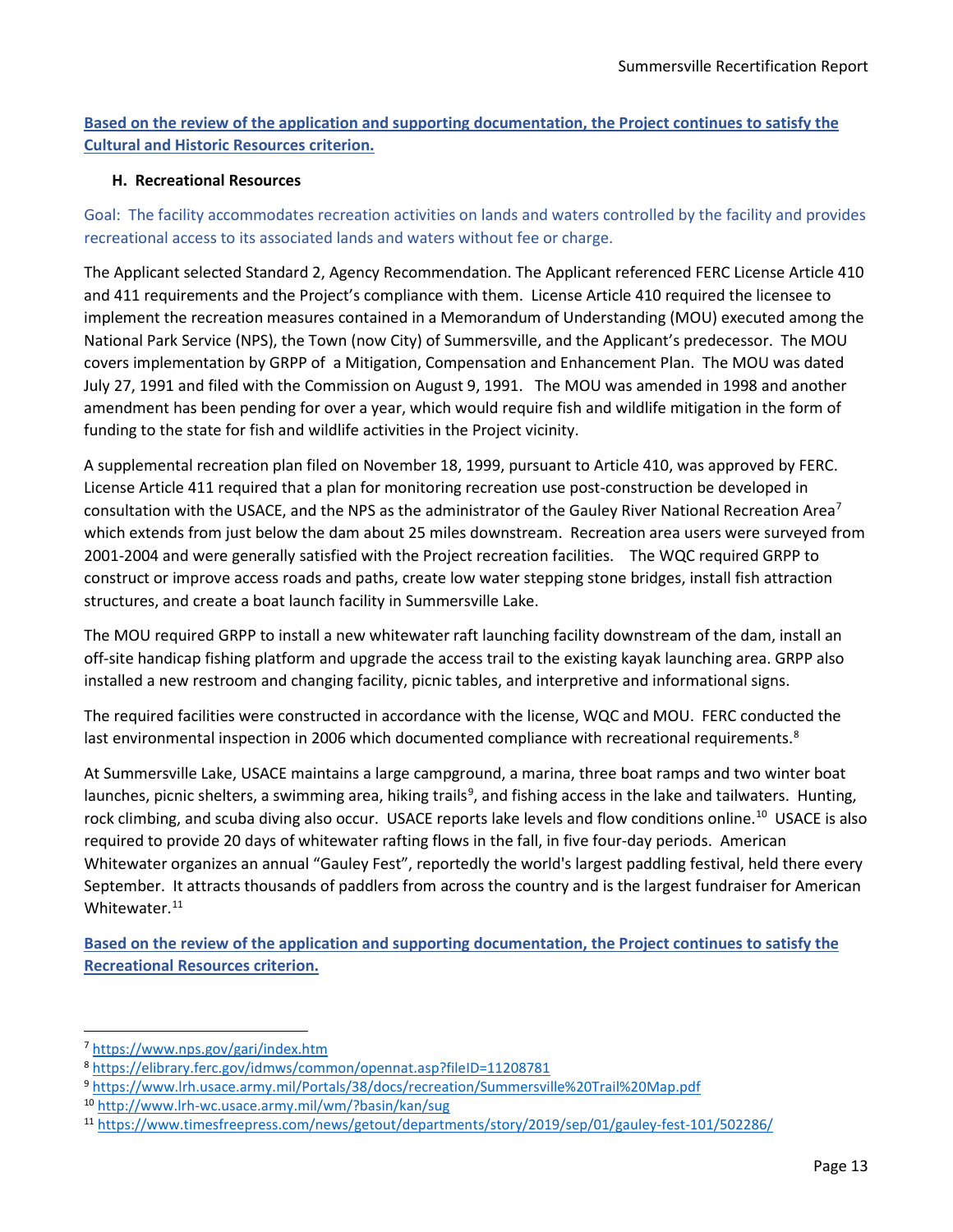## **VIII. GENERAL CONCLUSIONS AND REVIEWER RECOMMENDATION**

Based on this review, the Summersville Hydroelectric Project continues to meet the LIHI criteria for certification as a Low Impact Hydropower facility and a 5-year term is recommended. It is further recommended to remove the previous LIHI Condition 2 for DO reporting, as the Applicant has demonstrated their capacity to meet the DO requirement and is also required to file noncompliance events and annual reports with FERC and WVDEP. LIHI annual compliance reporting also requires the owner to report on any compliance events, therefore a standalone condition is not necessary.